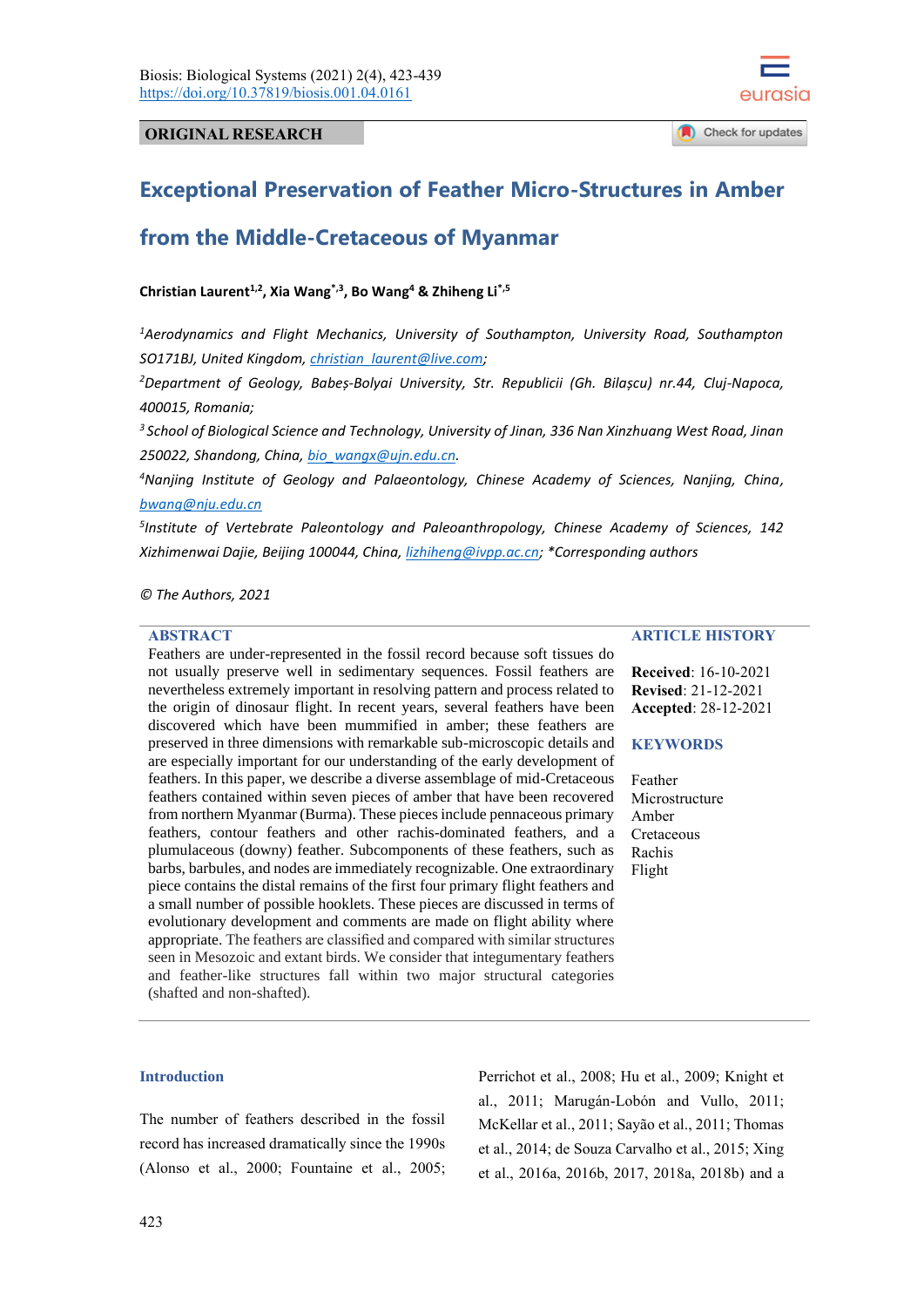large proportion of the most recent descriptions have come from amber. Recent examples come from the United States (Grimaldi and Case, 1995), France (Perrichot et al., 2008) and, especially, Myanmar (Xing et al., 2016a, 2016b, 2017, 2018a; Peñalver et al., 2017). Mummified feathers allow a much greater insight and description than fossil feathers from sedimentary rocks because microstructure and even color can be preserved, and the fossils are usually presented in three dimensions. In contrast to these amber inclusions, when fossil feathers are preserved in sediments (*e.g.* those attached to fossil skeletons from the Jehol group of China), they normally form carbonized traces that do not preserve this level of detail (Kellner, 2002; Zhang et al., 2006; McKellar et al., 2011). Taphonomic processes also strongly favor lacustrine settings, and feathers preserved in amber are one of the most significant sources of fossil feathers from the terrestrial ecosystem (Davis and Briggs, 1995; Kellner, 2002). To that end, Burmese amber (Burmite) is perhaps the largest and most southerly source of well-preserved feathers from terrestrial dinosaurs, and it is hard enough to withstand the aggressive preparation and polishing necessary to make microstructural observations (Grimaldi et al., 2002; Nascimbene et al., 2014).

In spite of their rare preservation, the fossil record shows that modern-looking bird feathers were present and had diversified from earlier protofeathers by the mid-Cretaceous (Kellner, 2002; Xu, 2006; Zhang et al., 2006; Xu and Guo, 2009; Xu et al., 2010; Xing et al., 2016a), and the developmental hypothesis proposed by Prum (1999) and furthered by Xu (2006) for feather evolution is now widely (Ji et al., 2001; Wu et al., 2004; Benton, 2005; Heers and Dial, 2012; Heers et al., 2014; Li et al., 2017) but not completely (Sawyer and Knapp, 2003) accepted. As more fossil feathers are described, continued research should develop existing hypotheses for the evolution of these structures onto date-calibrated

phylogenies, confirm microstructural positions with better preserved specimens, and further uncover the timeline of these evolutionary innovations.

Feathers preserved in amber become particularly useful when considering more derived characters, because mechanical performance was the principal selection pressure in the later stages of feather evolution, and many of the mechanically relevant features are both microscopic (Prum and Brush, 2002) and three-dimensional (Lees et al., 2017). The specimens in this work were all recovered from Burmite, which was deposited  $98.8 \pm 0.62$  Mya (Late Albian-early Cenomanian) (Shi et al., 2012) but evidence of reworking and biostratigraphy suggests the amber might be older than its matrix and may be as old as 105 Ma (Cruickshank and Ko, 2003; Ross et al., 2010; Smith and Ross, 2018). However, there are major amber deposits around the globe, all of them have been deposited since the Cretaceous and all of them are likely to contain avialan remains (Grimaldi et al., 2002; Penney, 2010).

#### **Materials and methods**

Seven pieces of amber containing feather sections were collected from an amber mine located near Noije Bum Village, near the Tanai township (Myitkyina District, Kachin Province) in northern Myanmar (Figure 1). The amber in this region comes from a single species of coniferous tree from a forest with a tropical climate (Grimaldi et al., 2002; Cruickshank and Ko, 2003; Smith and Ross, 2018). The amber deposits in this region occur within lignitic seams that are between 30 cm and 40 cm thick and can be up to 12 m deep. All seven pieces are deposited in Nanjing Institute of Geology and Palaeontology, Chinese Academy of Sciences, Nanjing, China, where they have received collection numbers NIGP001 – NIGP007.

Specimens were prepared by removing as much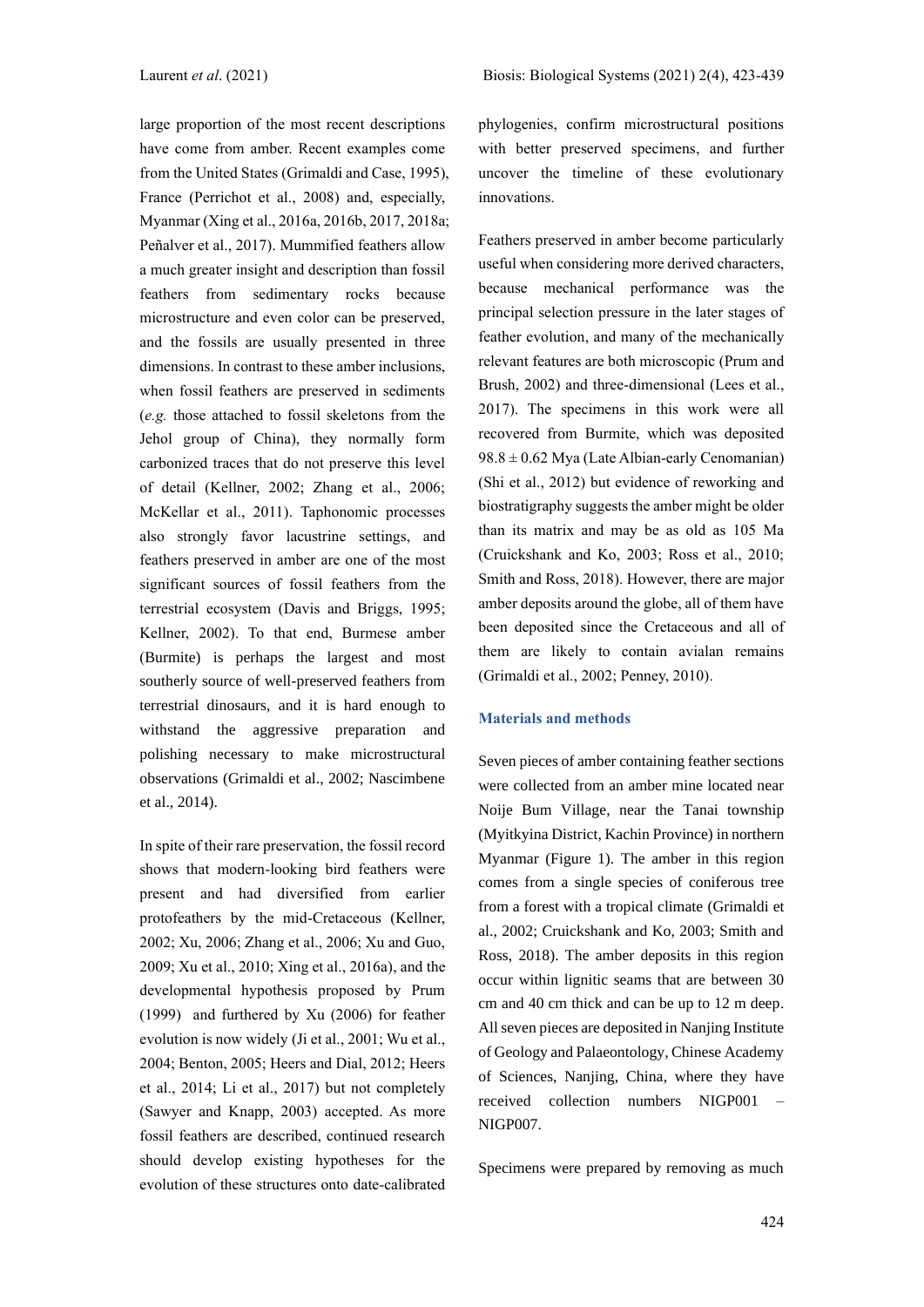amber as possible with lapidary papers and finished with polishing compound. The intention was to polish within a few millimeters of the inclusion and in the same plane. In cases where this has proved possible this approach facilitates the use of large objective lenses, but such preparation is more difficult and sometimes not applicable for curved inclusions.

Prepared pieces were photographed using a millimeter-scale stand with a Zeiss Axio A2 polarizing light microscope (Oberkochen, Germany) under transmitted light. Inclusions are described following the terminology of Lucas and Stettenheim (1972), Proctor and Lynch (1993) and Sick et al. (1993) and are assigned where possible to stages from the hypothesis for feather evolutionary development (Prum and Brush, 2002). Specific proportions of these feathers, including rachis length, rachis diameter, and where possible the length, density, and angle of attachment of barbs and barbules, were measured from images using the FIJI (ImageJ) software package (Schindelin et al., 2012).

# 28°CN -P<sub>RO</sub>  $'$ ANMA M  $\overline{R}$ 25 0 25 50 km

**Figure 1**. Material was recovered from the Noije Bum locality near the Tanai township, in the Hukawng Valley of Kachin Province, Myanmar.

# **Results**

The specimens present three distinct forms. The first morphotype matches well with the modern contour feather. Contour feathers have a flattened arrangement of barbs and a long, broad rachis. Flight feathers are a type of contour feather. The second is the rachis-dominated feather (RDF), which may have been derived from a typical pennaceous feather (Wang et al., 2014; Xing et al., 2018b) and sometimes resemble modern rectrices. The RDF morphotype has elongate barbules, flexible barbs, and an absent, poorly-defined, or crescent shaped rachis. There is also a third morphotype which resembles a modern down feather, with a calamus but no rachis, and a fluffy appearance (Lucas and Stettenheim, 1972).

# **Detailed Description of Amber Pieces**

**NIGP001**—measures approximately 42 mm  $\times$  27  $mm \times 9$  mm and weighs 6.06 g (Figure 2),

This piece contains the distal parts of the four leading primary flight feathers, which have been preserved as if they were still articulated with the wing when the feathers were encapsulated. Unfortunately, the proximal parts of the feathers and the skeletal attachment is not preserved. The feathers are termed P1 to P4 where P1 denotes the leading primary. The feathers are deeper than the focal distance of the 20x objective from the surface and the focal plane of the 10x objective is too thin to observe the feathers in a meaningful way because they are out-of-plane; the feathers are observable with smaller objectives only. It was not possible to obtain some measurements of P3 and P4 because they overlap each other. All these feathers are brown in color and their rachises also appear to be melanized. The apices of the vane are pointed.

**P1—This feather is smaller than**  $P2 - P4$ **. The** preserved rachis measures 18mm. The vane is clearly asymmetrical, and the rachis is situated at 20% chord length from the leading edge. There is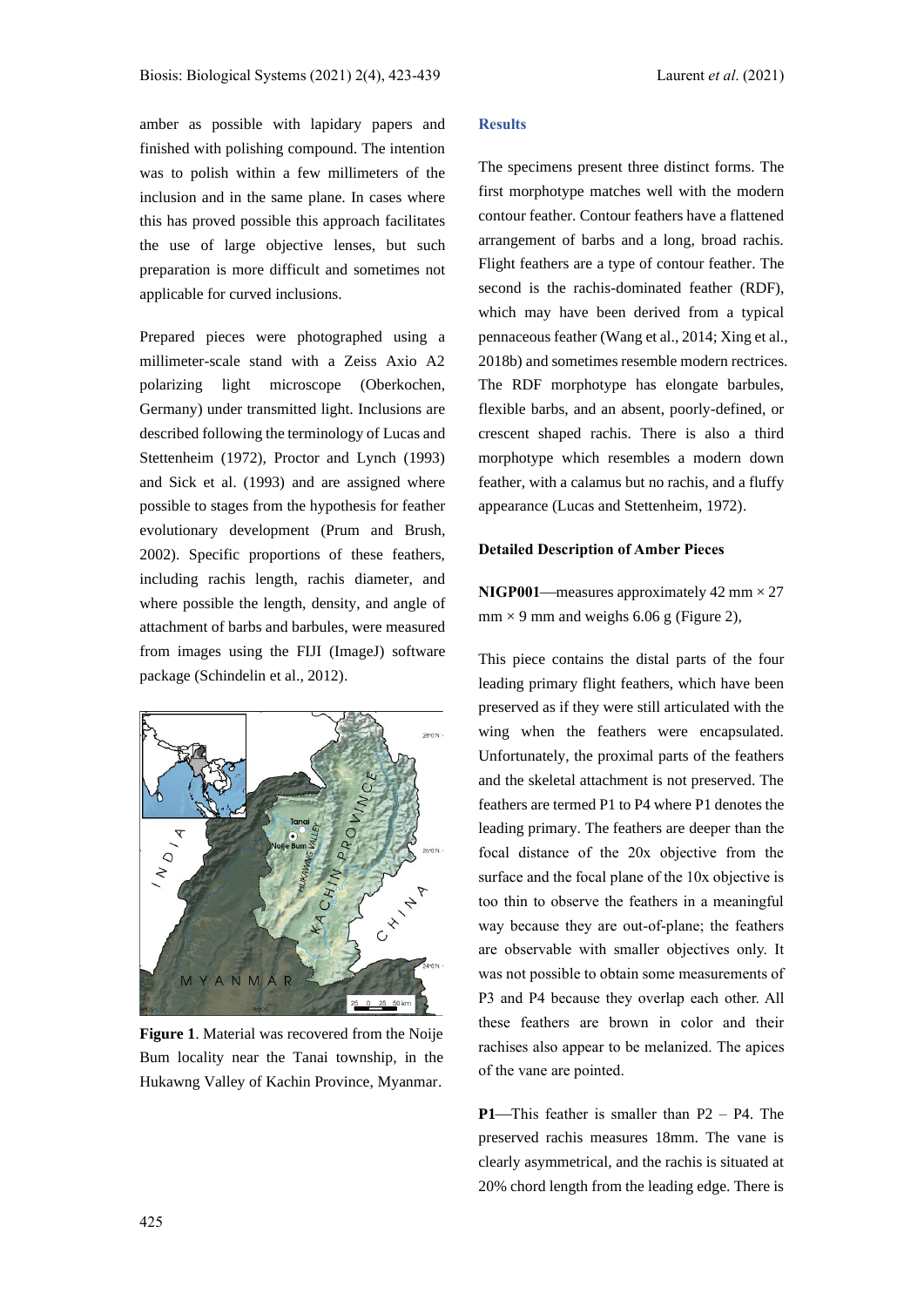no emargination. Total vane width is 6.1 mm. Leading barbs measure 4-4.5 mm and barb angle is  $13^\circ$ . Trailing barbs measure 6-6.5 mm and barb angle is  $15^{\circ}$  close to the rachis but changes to  $40^{\circ}$ for the last two thirds of the trailing vane's width. Barbs are paired and spaced 0.7 mm apart. Barbules are approximately 0.023 mm in length and spaced 80  $\mu$ m apart. Barbule angle is 30 $^{\circ}$ . A small number of hooklets are present, mostly at the distal termination of barbs though there are a very small number of some irregularly-spaced hooklets as well.

**P2**—The preserved rachis measures 29mm. The vane is clearly asymmetrical. The vane is 6.5-7 mm wide, and the rachis is situated between 10 and 15% chord length. There is no emargination. Barbs on the leading vane are approximately 4.5 mm long, and barb angle is  $15^\circ$ . Trailing barbs are approximately 8 mm long and the barb angle is  $20^{\circ}$  close to the rachis but increases to  $35^{\circ}$ halfway through along the trailing vane and A

returns to approximately 25 degrees at the edge of the vane. Barbs are paired and spaced 0.5 mm apart). Barbules have similar proportions to those of P1. Hooklets are also observed in the distal vane.

**P3**—The preserved rachis measures 27 mm. The vane is clearly asymmetrical. The vane is approximately 6.3 mm and the rachis is situated at 15% chord length. Leading barbs measure approximately 4.7 mm, and the barb angle is between  $15$  and  $20^{\circ}$ , trailing barbs are approximately 8 mm and the barb angle is  $20^\circ$ . Barbs are paired with 0.55 mm spacing. Barbules are not easily observable but appear to have similar proportions to the leading feather. Hooklets are not observable because of the way that this feather overlaps the next.

**P4**—The preserved rachis measures 24.5mm. The vane is clearly asymmetrical. The vane is approximately 6 mm and the rachis is situated



R

**Figure 2**: NIGP001 is an exceptional piece, which contains the distal remains of four primary flight feathers. Subfigures of increasing scale show the dorsal (A) and ventral (B) aspects of the whole piece, the trailing penna of the leading feather (C) and a close-up of overlapping barbules (D).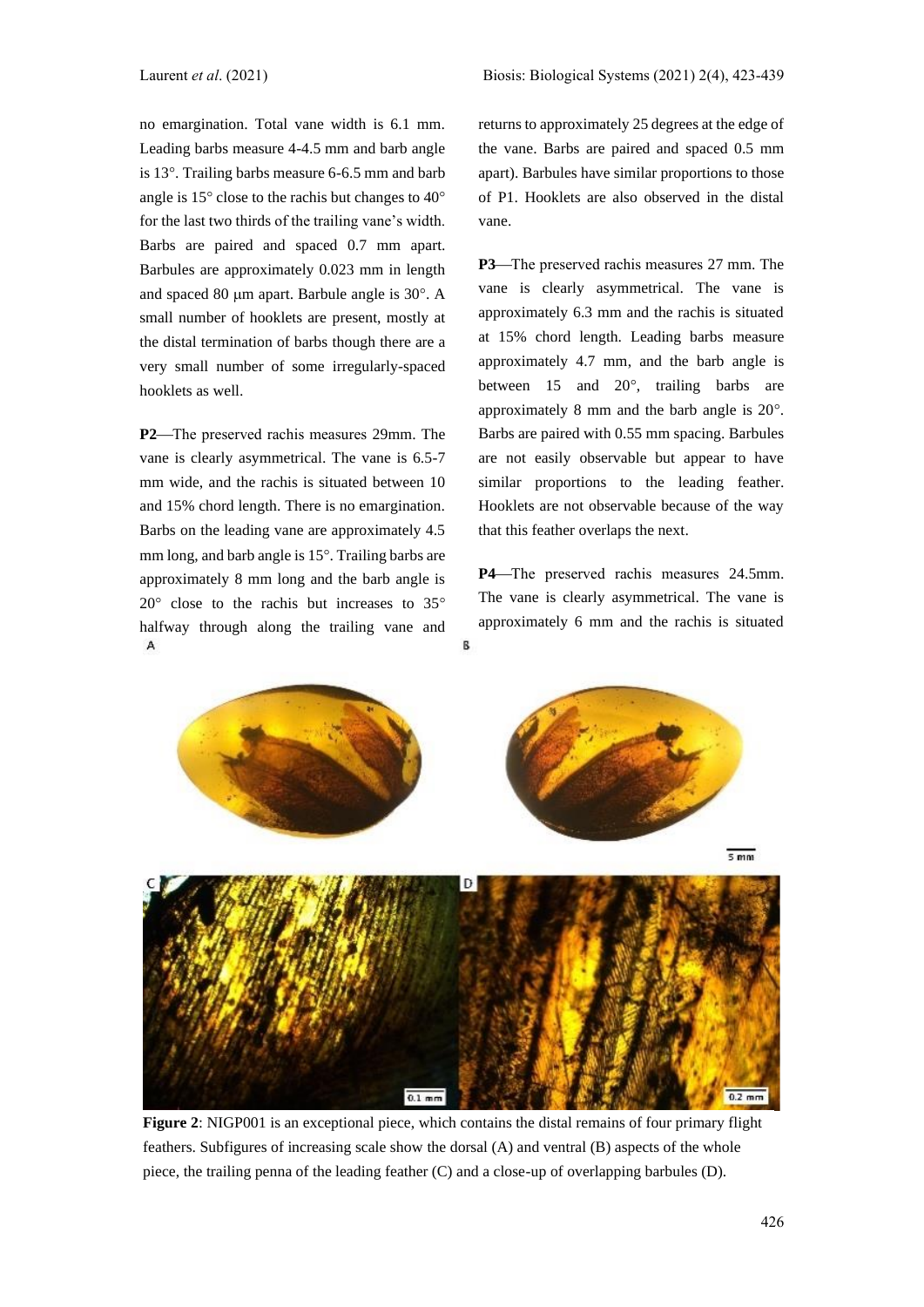between 10 and 15% chord length. Leading barbs measure approximately 4.7 mm and the barb angle is between  $15$  and  $20^{\circ}$ , trailing barbs are approximately 8 mm, and the barb angle is  $20^\circ$ . Barbs are paired, with 0.55 mm spacing. Barbules measure between 20 and 30  $\mu$ m, with 75  $\mu$ m spacing. Barbule angle is approximately  $40^{\circ}$ . Hooklets are also observed in the distal vane.

**Diagnosis**—These feathers all have developed rachises, with two ordinal branches from the rachis that form a pennaceous vane and interlock distally. This would correspond to morphotype V from Prum and Brush (2002).

These feathers belonged to an animal which can be assigned to crown group Aves, since characteristics are almost identical to modern morphotypes.

**NIGP002**—measures approximately 26 mm  $\times$  12  $mm \times 3 mm$ , and weighs 0.57 g (Figure 3).

An almost-complete rachis-dominated feather. A rachis, barbs and barbules are clearly observable in this specimen and the shaft measures more than 15 mm. The rachis is almost completely preserved and only a small part of the calamus is missing. Distally, vane geometry suggests that approximately a third of the total shaft length was not preserved. The shaft is wide at the base and tapers from a proximal diameter of approximately 1 mm to approximately 0.3 mm distally. The shaft is slightly curved and suggests the feather was either on the left wing or left side of the tail. We consider it is more likely to be from the tail because of similarities to pieces described by Xing et al.(2018b) and because there have been a number of feathers described in pairs, which would be unlikely to preserve together if they were from the wings. The proximal rachis is vaneless. The vane starts around halfway along the preserved material. Average barb length is between 5 and 6 mm with average spacing 0.43

mm. There is no emargination. The barb angle on the leading vane (measured from the bending axis, not the tapering rachis edge) is  $19^{\circ}$  close to the rachis and  $28^\circ$  in the outer vane. The trailing vane is  $21^\circ$  close to the rachis,  $42^\circ$  mid-vane and  $37^\circ$ on the trailing edge, which indicates very clear asymmetry, as with modern birds. The vane width ratio is 2:3. Barbules are present all along the barbs. Average barbule length is 0.6 mm with 0.036 mm spacing.

The barbule angle of this specimen measures between  $25^{\circ}$  and  $35^{\circ}$  on the distal side of the barbs and between  $45^{\circ}$  and  $55^{\circ}$  on the proximal side. Nodes are visible along the barbules spaced at approximately 0.06 mm. These barbules overlap their proximal counterparts of the adjacent barb by approximately half their length and make for a semi-closed structure.

The calamus is pigmented with melanin. Rachis melanization is more variable and shows different preservation of carbonaceous traces and the distal half of the preserved rachis material, which would have been the middle of the whole shaft, is only slightly pigmented along its edge. There is a dark (pigmented) line along the length of the rachis which indicates the ventral groove. This pigmented line (and perhaps the groove as well) continues along the entire length of preserved rachis. There is no visible umbilicus. The vane presents a yellow coloration.

**Diagnosis**—An asymmetrical vane is the hallmark feature of Stage V development (Prum and Brush, 2002). Many characteristics are identical to modern pennaceous morphotypes, though the medial stripe and proportionally-wide rachis assigns this feather to the RDF morphotype. The feather probably comes from an enantiornithine (Xing et al., 2018a, 2019).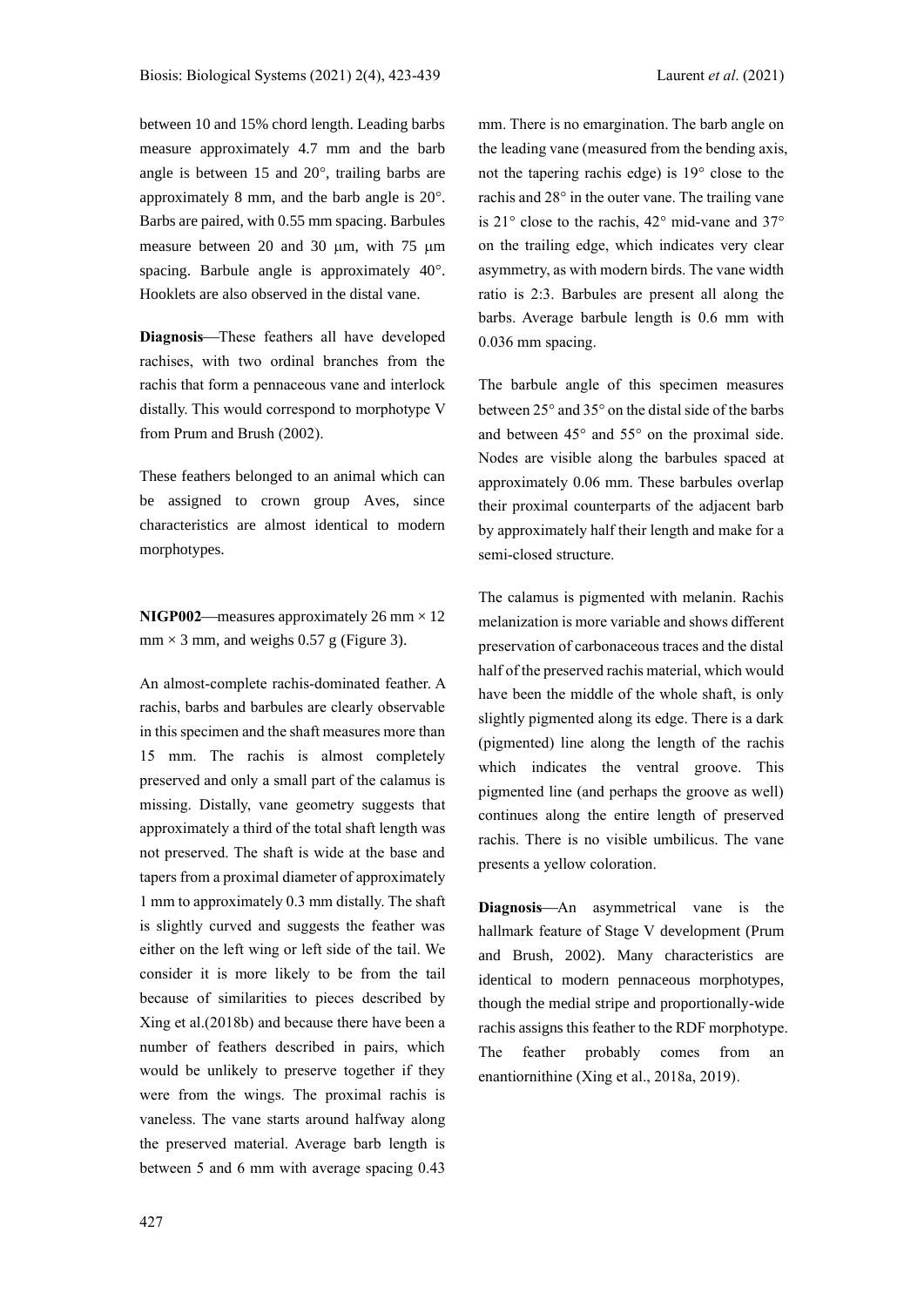

Figure 3: NIGP002 is an almost complete, open-vaned, asymmetrical flight feather. Subfigures of increasing scale show  $(A)$  the whole specimen,  $(B)$  the ventral aspect of the rachis and the ventral groove (C) the vane with overlapping barbules and (D) a close-up of melanization in the barbs.

**NIGP003**—measures approximately  $20 \text{ mm} \times 12$  $mm \times 3 mm$  and weighs 0.45 g (Figure 4).

This piece contains the distal 48 mm of a pennaceous feather. The rachis has a diameter of 1.45 mm at the most proximal location preserved and tapers to a point. The vane appears to be symmetrical based on barb measurements at the tip of the feather, but one side of the vane is only partially preserved so this cannot be confirmed. Barb angle is approximately  $35^{\circ}$ , barbules are present along the entire ramus. Barbs are spaced every 0.43mm. Barbule angle is  $45^{\circ}$  and barbules are spaced. Barbules are spaced 50 µm apart. Barbule nodes are not observed, hooklets are not observed and the vane is open. There is little pigmentation, but a ventral line does indicate a ventral groove. The distal shape of the vane looks to have degraded or been bitten.

**Diagnosis**—This feather is pennaceous. It has a bipinnate open vane and can be assigned to stage IV of evolutionary development (Prum and Brush, 2002). The medial stripe suggests the RDF morphotype however, so that placement in the evolutionary hypothesis is tentative.

**NIGP004**—This specimen measures approximately 28 mm  $\times$  13 mm  $\times$  3 mm, and weighs 0.7 g (Figure 5).

This specimen is an almost complete rachis dominated feather with nearly symmetric vanes. It is small and dart / wedge shaped. The preserved shaft measures 23.8 mm though a small piece of the proximal rachis is missing. The diameter of the shaft tapers from  $500 \mu m$  at the base to a point at the very tip of the rachis. Barbs are pennaceous and barb length ranges between 230 µm proximally and 360 um in the mid-vane.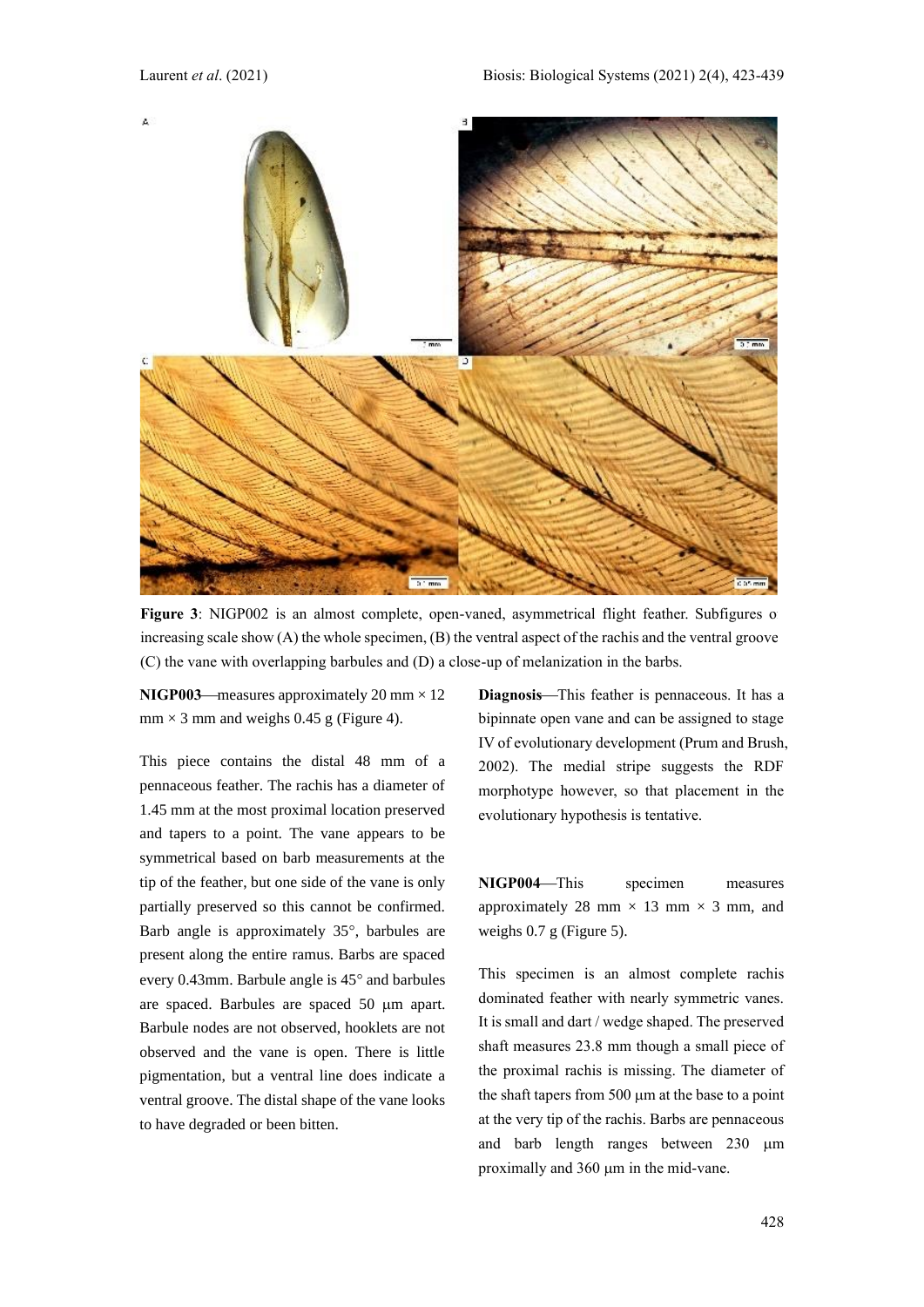

**Figure 4**: NIGP003 contains a partially complete pennaceous feather. Subfigures of increasing scale show (A) the whole piece, (B) the ventral aspect of a tapering rachis, (C) barbs with overlapping barbules and (D) an enlargement of paired barbules which do not have hooklets.



**Figure 5:** NIGP004 is a complete RDF. Subfigures of increasing scale show (A) the ventral aspect of the whole specimen in amber, (B) the distal penna with a buckled rachis, (C) a close-up of filamentous barbs and (D) a close-up of pennaceous, blade-like barbules. Color artifacts were removed using the GIMP software package.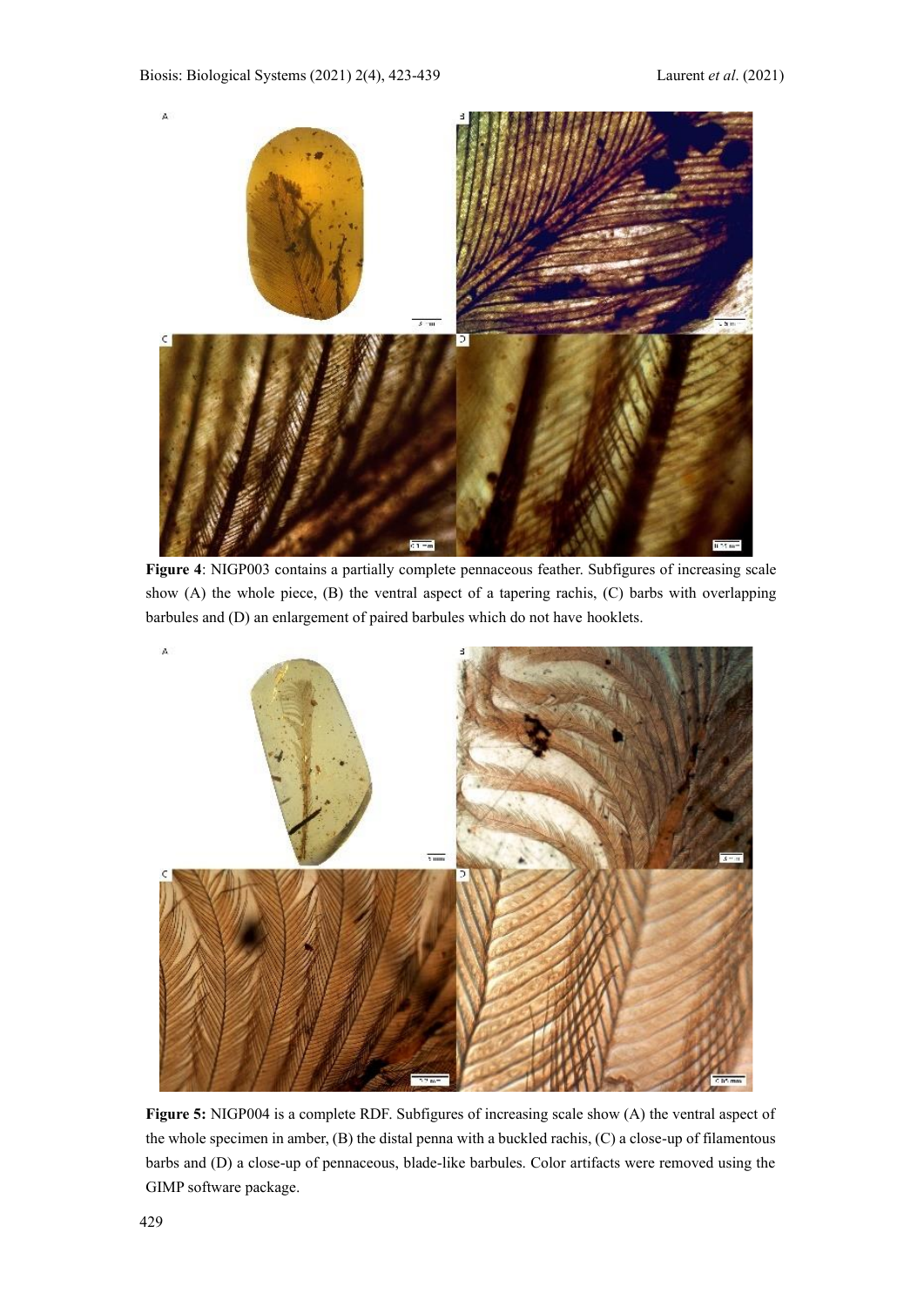Laurent *et al*. (2021) Biosis: Biological Systems (2021) 2(4), 423-439

Only one side of the vane has been preserved in its natural position and barb angle is approximately 27°. Blade-like barbules are present along the length of the barbs and hooklets are observed in the distal vane though not regularly present. Barbule angle is approximately  $45^\circ$  and barbules overlap with barbules from adjacent barbs. The rachis is proximally pigmented, and a pigmented line indicates the ventral groove. The vane presents a light brown coloration. Pennula are present in the distal vane but do not appear to be regularly distributed. Those pennula resemble those from previous work (McKellar et al., 2011; Xing et al., 2016a, 2017).

**Diagnosis**—An ornamental rachis-dominated feather. This specimen represents the morphotype IV of the Prum & Brush (2002) evolutionary model, because there is a long, broad rachis but no observable hooklets.

**NIGP005**—measures approximately 11.03 mm  $\times$ 14.47 mm  $\times$  2.22 mm, and weighs 0.25 g (Figure 6).

This specimen is a complete contour feather. Ten barbs vary in length but average 1.8 mm. They are tufted and originate from a small calamus which is 0.6 mm in length. Reduced pennaceous barbules (Lucas and Stettenheim, 1972) are filamentous but thick, paired, and measure approximately 0.175 mm.

The calamus is a much darker color than the rest of the feather, which has a yellowy-brown, shiny color that suggests the presence of pyrites.

Diagnosis-NIGP005 resembles an extant contour feather and can be assigned to stage IIIa + b as barbs branch from a weakly developed rachis.



**Figure 6:** NIGP005 contains a downy-type feather. Subfigures of increasing scale show (A) the whole piece of amber, (B) the feather, (C) a branched barb, in which both branches have paired barbules and (D) a close-up of a single barb with thick, paired barbules.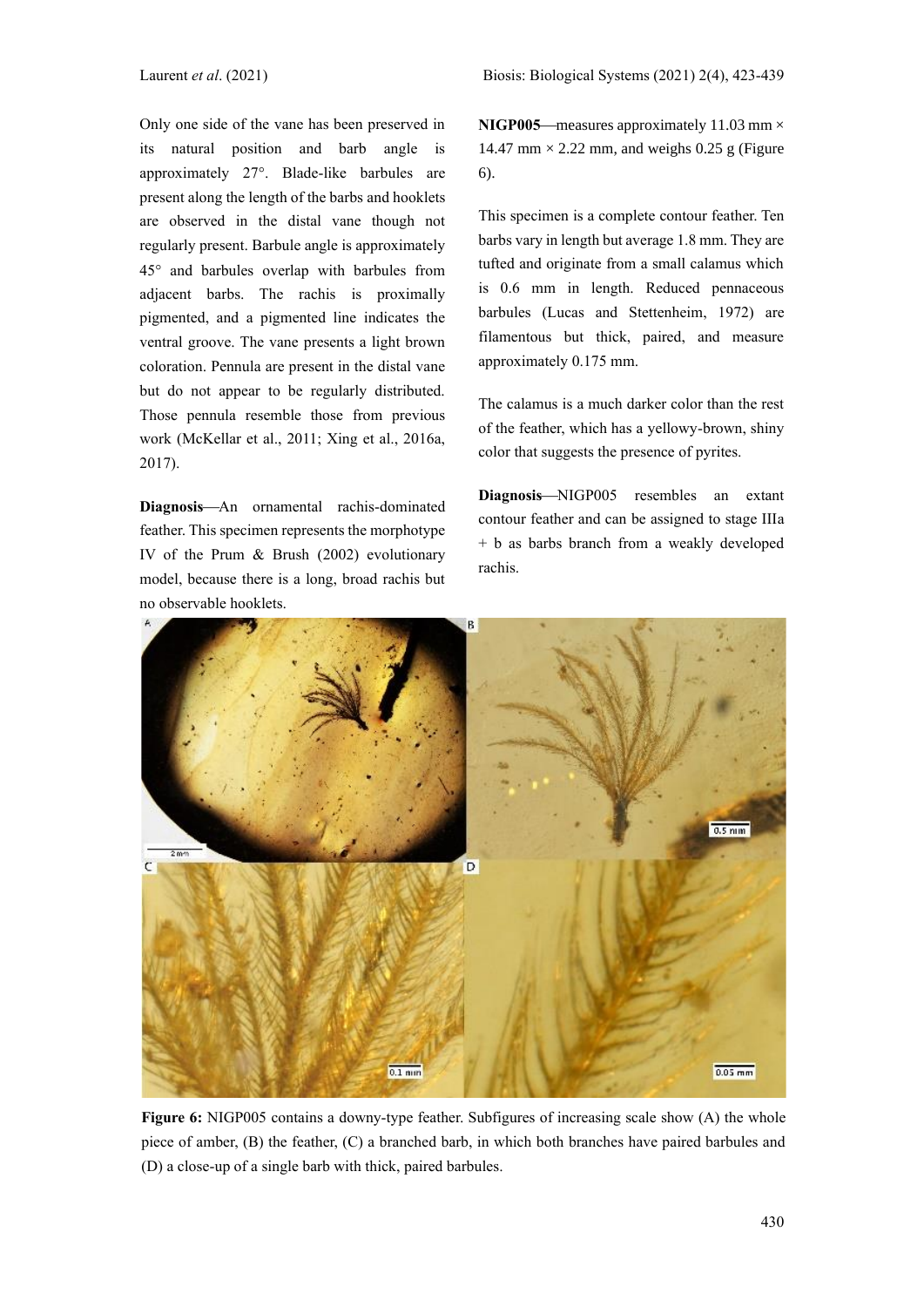**NIGP006**—measures approximately 19 mm  $\times$  19  $mm \times 5 mm$ , weighs 1.21 g (Figure 7).

This piece contains three un-shafted feathers, each approximately 0.5 mm in length and some individual pennaceous barbs. Two feathers are tufted at the basal part and may be covered by sheath and represent an immature state. Rachises are not developed, or they are very slim. Barbs are long and slender with flattened, paired barbules. Nodes are not observed and no hooklets are observed on any of these specimens. All barbs are pigmented and show brown coloration. They are plumulaceous, likely down feathers where barbs are open vaned.

**Diagnosis**— This specimen has plumulaceous feather morphology. Since these specimens have no developed rachis, and a fluffy aspect, dimension, and morphology, this feather is probably downy feather. Alternatively, it could be

a contour feather that transitions from a pennaceous apex to a plumulaceous base (Lucas & Stettenheim, 1972; Sick, 1984; Proctor & Lynch, 1993) (stage IIIa + b).

**NIGP007**—measures approximately 15 mm  $\times$  13  $mm \times 4 mm$ , and weighs 0.43 g (Figure 8).

A downy feather with a barb which is longer than the rest and appears to be pennaceous. The calamus measures approximately 2 mm and the barbs measure approximately 3 mm, except for one very long barb, which appears to be pennaceous and measures approximately 5 mm. The barbules are filamentous, appear quite slender, and are not paired. There is no rachis. Barbules measure approximately 400 µm and their density were 16 over 0.2 mm (on both sides), or 80 mm-1 with variable spacing between 10 and  $50 \mu m$  of the long barb.



**Figure 7:** (A) NIGP006 contains (B) three downy feathers (C) with a close-up of a barb.



**Figure 8**: Piece number 7 (NIGP 007) contains an individual barb. The whole piece is shown in subfigure (A), Subfigure (B) shows the barb with a larger scale. The arrow in Subfigure A points to the detritus shown in Subfigure B.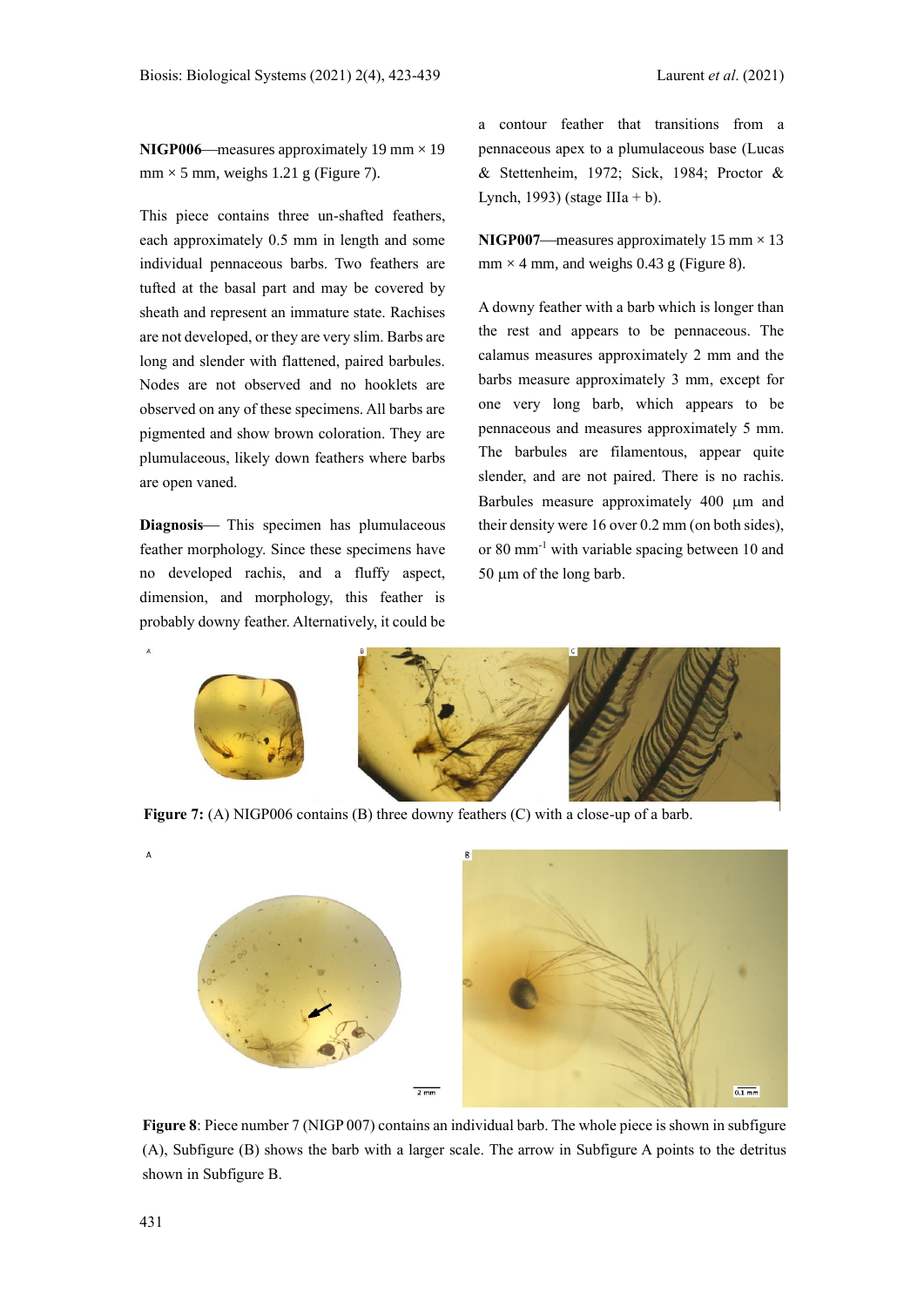hypothesis. The long barb, and pennaceous barb morphology, is not easily explained.

# **Discussion**

Five of the seven pieces described in this work are single feathers. Single feathers, especially small feathers, are more likely to be preserved than whole animals for taphonomic reasons. Feathers, insects, and small pirces of plant matter are preserved when resin, exuded as small blobs, engulfs them as it drips down the trunk of a tree (Ross, 1998). NIGP001, which contains four feathers, and the even more complete pieces recently described by Xing *et al.* (Xing et al., 2016a, 2016b, 2017, 2018a, 2018b, 2019, 2020a, 2020b; Carroll et al., 2019) would have formed in exceedingly rare circumstances as dripping amber formed a pool over material at the bottom of a tree, or from a massive flow down the side of a tree (Martínez-Delclòs et al., 2004).

Xing *et al.* have assigned two precocial wings and two incomplete partial hatchlings from the Burmese amber, to Enantiornithes. Their work tentatively indicates the dominant taxa in this area and niche, and suggests that the feathers described in this work, which are roughly the same size (like a modern Hummingbird), also came from enantiornithine individuals. The group is well-documented, successful, and diverse in the mid-Cretaceous. Studies which consider Mesozoic flight ability establish them as able fliers (Chiappe and Calvo, 1994; Norell et al., 2001; Chiappe and Walker, 2002; Rayner et al., 2002; Nudds et al., 2004; Wang et al., 2011; Liu et al., 2017; Serrano et al., 2018) and the pieces described in this work share many correlate features of flight ability, see Table 1.

| <b>Specimen</b> | <b>Summary</b>                                 | <b>Stage of Development</b><br>according to the<br><b>Evolutionary Hypothesis</b> | <b>Vane Interlocking</b><br><b>Mechanism</b><br>(F, Friction / HG,<br><b>Hook and Groove</b> /<br>SL, Slide lock) | <b>Flighted</b><br>individual?<br>(L, Likely / N, not<br>likely / U, unclear |
|-----------------|------------------------------------------------|-----------------------------------------------------------------------------------|-------------------------------------------------------------------------------------------------------------------|------------------------------------------------------------------------------|
| NIGP001         | 4 primary flight feathers                      | V                                                                                 | F/HG                                                                                                              |                                                                              |
| <b>NIGP002</b>  | Proximal part of a rachis<br>dominated feather | <b>IV</b>                                                                         | F/HG                                                                                                              | L                                                                            |
| <b>NIGP003</b>  | Distal part of rachis<br>dominated feather     | IV                                                                                | F                                                                                                                 | U                                                                            |
| <b>NIGP004</b>  | A whole rachis dominated<br>feather            | IV                                                                                | F/HG                                                                                                              | L                                                                            |
| NIGP005         | A branched contour feather                     | $IIIa + b$                                                                        |                                                                                                                   | U                                                                            |
| NIGP006         | 2 contour feathers                             | $IIIa + b$                                                                        |                                                                                                                   | U                                                                            |
| <b>NIGP007</b>  | A downy feather with a<br>single long barb     | $IIIa + b$                                                                        |                                                                                                                   | U                                                                            |

**Table 1.** Summary of specimen description. F = Friction: HG= Hook and Groove: SL = Slide lock: L= Likely: N= Not likely: U=unclear.

**Flight Ability**—Exactly when the modern capacity for powered flight evolved remains ambiguous, but Feo et al. (2015) concluded that it must have evolved crownward of *Confuciusornis* and long after the appearance of asymmetrical feathers. It seems that there might not be any single adaptation to flight (Feduccia and Tordoff, 1979; Norberg, 1985; Rayner, 1988;

Clarke, 2013; Dyke et al., 2013; Feo et al., 2015; Lees et al., 2017) which diagnoses powered flight ability in the modern sense, but there are a number of adaptations which correlate with improved flight ability, and which are increasingly observed together in crownward groups.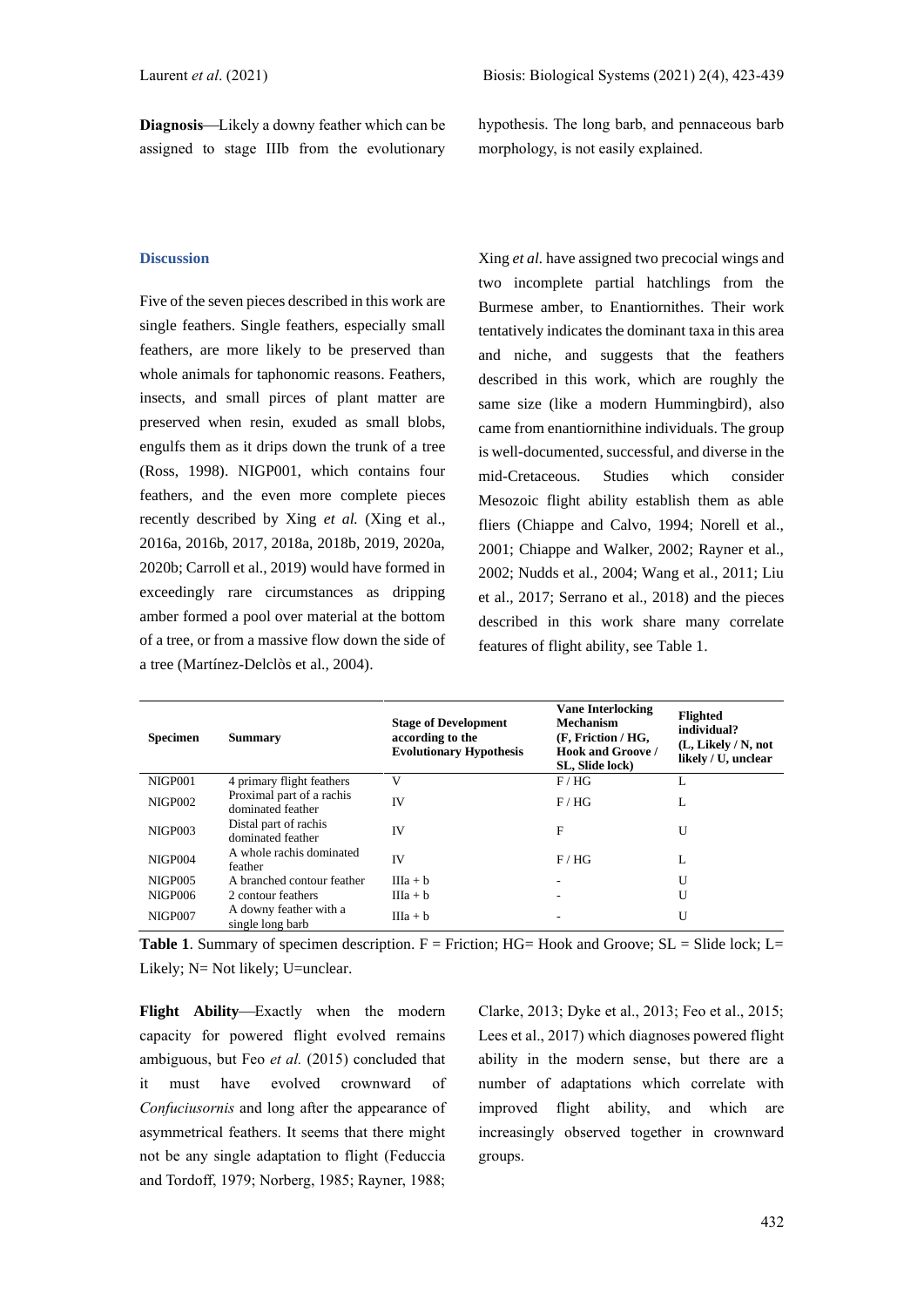Asymmetry in the flight feathers (a larger-scale, easily-observed adaptation) is a necessary (but not sufficient) adaptation to flight as the aerodynamic center of pressure is approximately under the one-third or one-quarter chord position (Feduccia and Tordoff, 1979; Norberg, 1985, 1995; Feduccia, 1999). In four of the pieces described above, this feature is clear, and the material resembles modern taxa.

In modern taxa, that the rachis is only 10-15% from the leading edge is thought to be an adaptation for aeroelastic tailoring, which means that a feather passively reduces the angle of attack (and therefore lift) when hit by a gust (Norberg, 1985). The evolutionary development of this adaptation has not been the subject of any detailed work.

The backward curvature of the rachis is another adaptation to flight seen in most modern birds, which seems to be another means to accomplish the automatic pitch-controlling effect (Norberg, 1985). This feature is strongly observed in all feathers from pieces NIGP001. The feathers in exhibit strongly curved, asymmetric feathers and might represent the most asymmetric feathers yet reported in a Mesozoic bird (Feo et al., 2015).

Barb shape and barbule overlap are less observable in most fossil feathers, and frequently this is also true for amber pieces if they are fuzzy or blurred by other particles.

Derived morphology has been seen in the pieces described above; primitive plumulaceous type feathers have round plumulaceous barbs and barbules whereas modern flight feathers have developed a rigid and flattened shape with dorsal and ventral ridges, and barbules have a ventral tooth as well as hooklets to facilitate attachment (Lucas and Stettenheim, 1972). This progression also suggests a change in the mechanism by which the vane remains closed, able to reattach, and resistant to damage (Zhang et al., 2018).

In earlier feathers, before the innovation of hooklets, a closed vane might have been facilitated by friction between overlapping barbules (Ennos et al., 1995; Feo et al., 2015). More derived feathers exhibit a ventral tooth on the barbule as well as hooklets in the distal vane, which function as a hook-and-groove model (Kovalev et al., 2013; Sullivan et al., 2017). This has already been observed in enantiornithine birds from Burmese amber (Xing et al., 2016a, 2016b), and would ensure a closed penna and good displacement of air, but much less so than the fully-interlocked structure seen in extant taxa.

A similar openness or looseness (and higher air transmissivity) can be observed in secondarily flightless taxa, confirming that a tightly-closed vane is an important adaptation for flight (Livezey, 2003; Feo et al., 2015; Zhang et al., 2018). Extant feathers make use of a slide-lock mechanism with multiple barbules on each hook barbule and dorsal spines on bow barbules(Zhang et al., 2018).

Blade-shaped barb rami are observed in pieces NIGP001, NIGP002, and NIGP004, but not in NIGP003. This feather might not be a flight feather. This shape is also documented in other enantiornithine feather preservations (Xing et al., 2018c, 2018a, 2019). Pennula with developed cilia or perhaps hooklets are seen in pieces NIGP001 and NIGP004 though they are irregular, sparse, and not regularly spaced. Whilst feather cohesion must still be principally controlled by friction, the hooklets would have functioned to some extent according to the hook and groove model (Kovalev et al., 2013; Sullivan et al., 2017). These pieces then fit neatly on an evolutionary progression that suggests vane interlocking was first accomplished by friction (Feo et al., 2015), then by a hook-and-groove system, and by the slide-lock model (Zhang et al., 2018) in derived and extant taxa.

The question of whether the RDF morphotype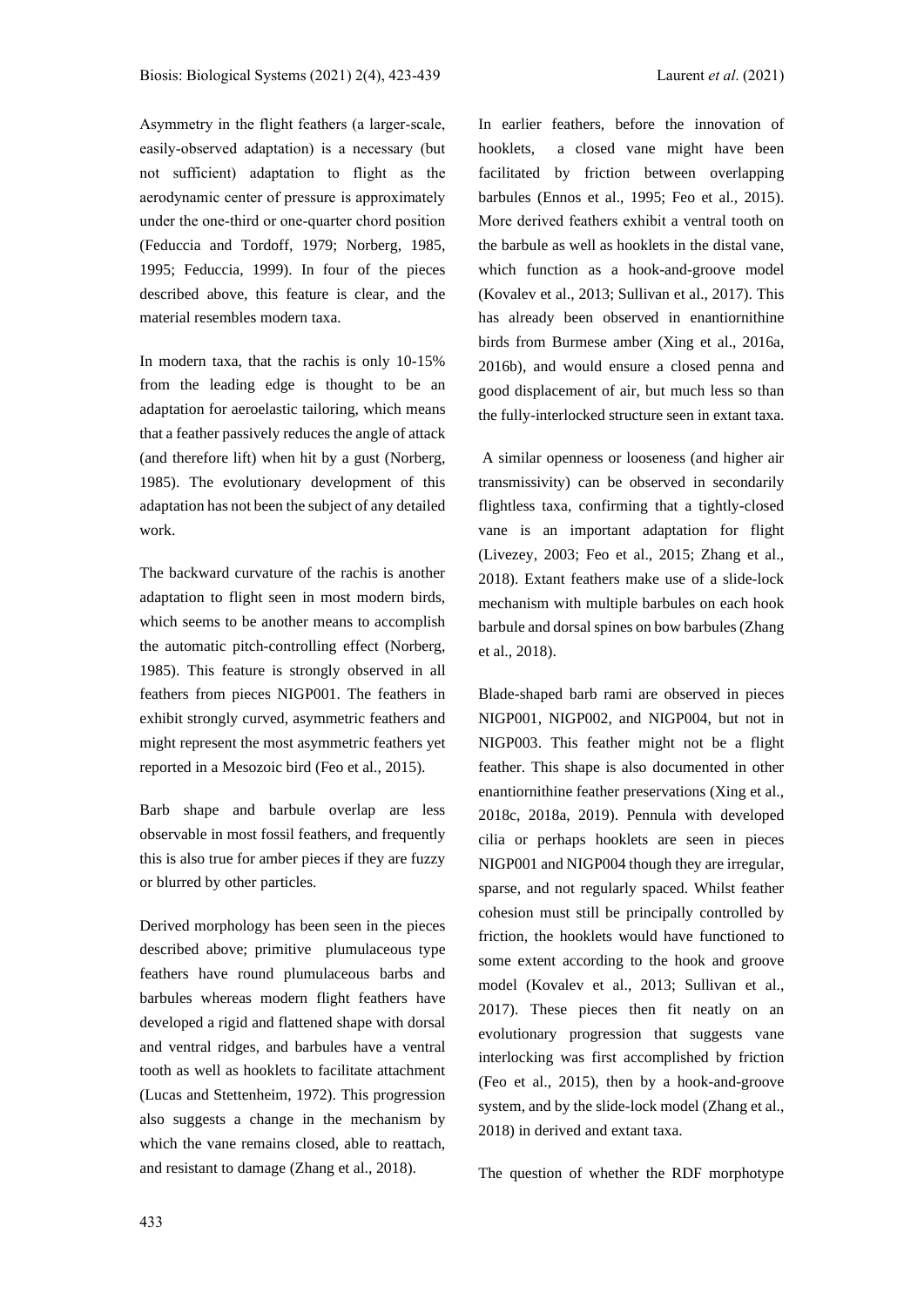evolved from a normal pennaceous feather, in which the rachis is hollow and filled with pith, or whether it has an independent evolutionary pathway has not yet been answered. This work places the RDF morphotype either before or beside the development of hook-and-groove barb cohesion. So currently, there is an inconsistency in observing features that are associated with flight in rachis-dominated feathers with incomplete rachises that would probably not have been stiff enough for flight.

If the feathers from pieces NIGP001-004 are enantiornithine, then well-documented osteological features such as a developed ossified sternum, long coracoid, and raised keel would imply that this group of paravians was capable of at least some form of sustained, powered flight. These features have been documented in other material recovered from the same region by Xing et al. (2017, 2018a).

The feathers seem to indicate at least some flight ability and this phylogenetic position fits with previous suggestions that modern flight ability had not evolved far stem-ward of this clade (Vazquez, 1992; Senter and Edu, 2006; Nudds and Dyke, 2010; Allen et al., 2013; Feo et al., 2015). However, a large wing with similar feathers, recovered in the same amber deposit was recently placed stem-ward of the enantiornithine lineage (Xing et al., 2020a).

Considering many adaptations to flight (*e.g*. asymmetrical flight feathers and modern-like barb geometry) we can suggest that the specimens described here likely belonged to flighted birds but also map these pieces onto the hypothesis for feather development (Prum and Brush, 2002).

**Feather evolution and development—Most** feathers preserved in amber so far discovered are similar to extant feathers (Feduccia and Tordoff, 1979; Norberg, 1995; Foth et al., 2014). The great diversity of paravian feathers present by the midCretaceous means that these integuments adapted and diversified quite fast. The stepwise hypothesis for feather development (Prum, 1999; Prum and Brush, 2002; Xu, 2006; Xu and Guo, 2009) posits that a helical displacement of barb ridges within the collar of the feather follicle gave rise to the rachis. It is not clear how suddenly this might have happened and the transition remains particularly unclear before stage III of the hypothesis (1999), which might have been the most critical stage of feather evolution in birds and non-avian dinosaurs according to Xu (2006).

The RDF morphotype may need to be expanded to include a complete rachis or subdivided to better characterize rachis-dominated feathers which include features associated with flight. The feathers described here do not offer much advancement other than that this development must have happened before the Middle Cretaceous, and probably stem-ward of Enantiornithes. However, the hooklets seen in pieces NIGP001(Fig 2) and NIGP004 (Fig. 5) look to be very similar to the hooklets seen by Xing et al., (2016a).

#### **Acknowledgements**

CL was supported by NERC, UK (NE/L002531/1) and by UEFISCDI, Romania (PN-III-P4-ID-PCE-2016-0572) and is also grateful for a SPITFIRE DTP travel scholarship. XW is supported by Shandong Provincial Natural Science Foundation, China (ZR2017QD013). ZHL is supported by the National Natural Science Foundation of China (No. 41772013).

We thank Colin Palmer and Gareth Dyke for their helpful comments.

# **References**

Allen, V., K. T. Bates, Z. Li, and J. R. Hutchinson. 2013. Linking the evolution of body shape and locomotor biomechanics in bird-line archosaurs. Nature.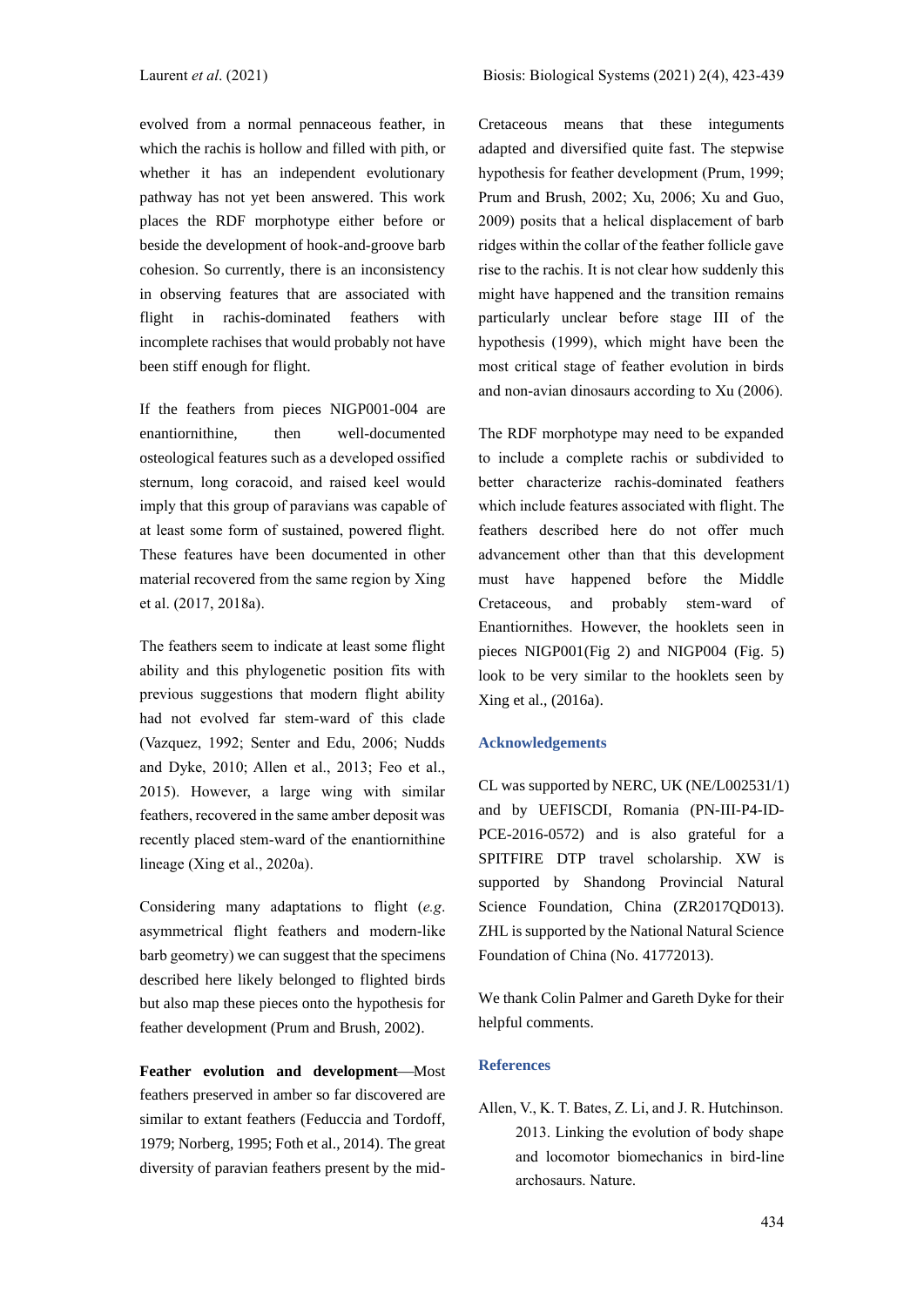- Alonso, J., A. Arillo, E. Barrón, J. C. Corral, J. Grimalt, J. F. López, R. López, X. Martínez-Delclòs, V. Ortuño, E. Peñalver, and P. R. Trincão. 2000. A new fossil resin with biological inclusions in lower Cretaceous deposits from Álava (northern Spain, Basque-Cantabrian basin). Journal of Paleontology.
- Benton, M. J. 2005. Vertebrate Palaeontology. Blackwell Science, 455 pp.
- Carroll, N. R., L. M. Chiappe, and D. J. Bottjer. 2019. Mid-Cretaceous amber inclusions reveal morphogenesis of extinct rachisdominated feathers. Scientific Reports 9:1– 8.
- Chiappe, L. M., and J. Calvo. 1994. Neuquenornis Volans, a new late cretaceous bird (enantiornithes: Avisauridae) from Patagonia, Argentina. Journal of Vertebrate Paleontology.
- Chiappe, L. M., and C. A. Walker. 2002. Skeletal Morphology and Systematics of the Cretaceous Euenantiornithes (Ornithothoraces: Enantiornithes); pp. in Mesozoic birds: above the heads of dinosaurs.
- Clarke, J. A. 2013. Feathers before flight. Science 340:690–692.
- Cruickshank, R. D., and K. Ko. 2003. Geology of an amber locality in the Hukawng Valley, Northern Myanmar. Journal of Asian Earth Sciences 21:441–455.
- Davis, P. G., and D. E. G. Briggs. 1995. Fossilization of feathers. Geology 23:783.
- Dyke, G., R. de Kat, C. Palmer, J. Van Der Kindere, D. Naish, and B. Ganapathisubramani. 2013. Aerodynamic performance of the feathered dinosaur Microraptor and the evolution of feathered flight. Nature Communications 4.
- Ennos, A. R., J. R. E. Hickson, and A. Roberts. 1995. Functional morphology of the vanes of the flight feathers of the pigeon Columba livia. The Journal of Experimental Biology.
- Feduccia, A. 1999. The Origin and Evolution of Birds. Yale University Press, Newhaven, CT, 466 pp.
- Feduccia, A., and H. B. Tordoff. 1979. Feathers of *Archaeopteryx*: asymmetric vanes indicate aerodynamic function. Science (New York, N.Y.) 203:1021–2.
- Feo, T. J., D. J. Field, and R. O. Prum. 2015. Barb geometry of asymmetrical feathers reveals a transitional morphology in the evolution of avian flight. Proceedings of the Royal Society B: Biological Sciences. 282.
- Foth, C., H. Tischlinger, and O. W. M. Rauhut. 2014. New specimen of *Archaeopteryx* provides insights into the evolution of pennaceous feathers. Nature 511.
- Fountaine, T. M. R., M. J. Benton, G. Dyke, and R. L. Nudds. 2005. The quality of the fossil record of Mesozoic birds. Proceedings of the Royal Society B: Biological Sciences 272:289–294.
- Grimaldi, D. A., and G. R. Case. 1995. A feather in amber from the Upper Cretaceous of New Jersey. American Museum Novitates 3126:1–6.
- Grimaldi, D. A., M. S. Engel, and P. C. NASCIMBENE. 2002. Fossiliferous cretaceous amber from Myanmar (Burma): Its rediscovery, biotic diversity, and paleontological significance. American Museum Novitates 3361:1–71.
- Heers, A. M., and K. P. Dial. 2012. From extant to extinct: locomotor ontogeny and the evolution of avian flight. Trends in Ecology & Evolution 27:296–305.
- Heers, A. M., K. P. Dial, and B. W. Tobalske. 2014. From baby birds to feathered dinosaurs: incipient wings and the evolution of flight. Source: Paleobiology 40:459–476.
- Hu, D., L. Hu, L. Zhang, and X. Xu. 2009. A pre-*Archaeopteryx* troodontid theropod from China with long feathers on the metatarsus. Nature 461:640–643.
- Ji, Q., M. Norell, K. Gao, S. Ji, and D. Ren. 2001.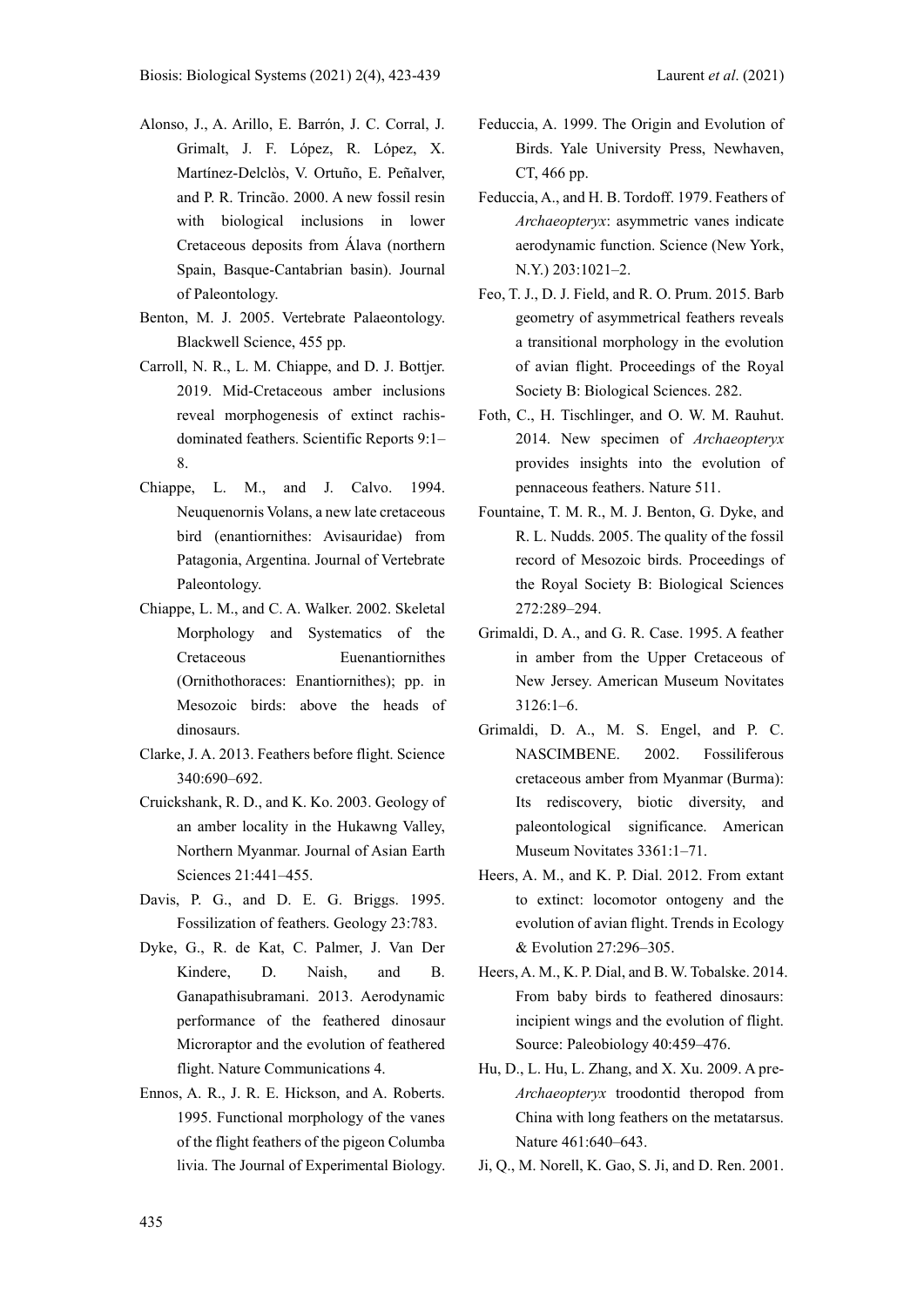The distribution of integumentary structures in a feathered dinosaur. Nature 410:1084.

- Kellner, A. 2002. A review of Avian Mesozoic fossil feathers; pp. 389–404 in L. M. Chiappe and L. M. Witmer (eds.), Mesozoic birds: above the heads of dinosaurs. University of California Press, Oakland, CA.
- Knight, T. K., P. S. Bingham, R. D. Lewis, and C. E. Savrda. 2011. Feathers of the Ingersoll Shale, Eutaw Formation (Upper Cretaceous) of eastern Alabama: the largest collection of feathers from north american mesozoic rocks. PALAIOS 26:364–376.
- Kovalev, A., A. E. Filippov, and S. N. Gorb. 2013. Unzipping bird feathers. Journal of The Royal Society Interface 11:20130988– 20130988.
- Lees, J., T. Garner, G. Cooper, and R. Nudds. 2017. Rachis morphology cannot accurately predict the mechanical performance of primary feathers in extant (and therefore fossil) feathered flyers. Royal Society Open Science 4.
- Li, A., S. Figueroa, T.-X. Jiang, P. Wu, R. B. Widelitz, Q. Nie, and C.-M. Chuong. 2017. Diverse feather shape evolution enabled by coupling anisotropic signalling modules with self-organizing branching programme. Nature Communications 8:ncomms14139.
- Liu, D., L. M. Chiappe, F. Serrano, M. Habib, Y. Zhang, and Q. Meng. 2017. Flight aerodynamics in enantiornithines: Information from a new Chinese Early Cretaceous bird. PLOS ONE 12:e0184637.
- Livezey, B. C. 2003. Evolution of flightlessness in Rails (Gruiformes: Rallidae): Phylogenetic, ecomorphological, and ontogenetic perspectives. Ornithological Monographs.
- Lucas, A. M., and P. R. Stettenheim. 1972. Avian Anatomy: Integument (Agricultural Handbook 362). United States Department

of Agriculture, Michigan, pp.

- Martínez-Delclòs, X., D. E. G. Briggs, and E. Peñalver. 2004. Taphonomy of insects in carbonates and amber. Palaeogeography, Palaeoclimatology, Palaeoecology 203:19– 64.
- Marugán-Lobón, J., and R. Vullo. 2011. Feather diversity in the Barremian (Early Cretaceous) of Las Hoyas, Spain. Comptes Rendus - Palevol 10:219–223.
- McKellar, R. C., B. D. E. Chatterton, A. P. Wolfe, and P. J. Currie. 2011. A diverse assemblage of Late Cretaceous dinosaur and bird feathers from Canadian amber. Science 333:1619–22.
- Nascimbene, P. C., C. J. Dove, D. A. Grimaldi, and A. Schmidt. 2014. Exceptional preservation of feather microstructures in amber from diverse faunas (Theropoda: Paraves) during the Lower and mid-Cretaceous. 9th European Palaeobotany-Palynology Conference 113–114.
- Norberg, R. A. 1985. Function of vane assymetry and shaft curvature in bird flight feathers: Inferences on flight ability of *Archaeopteryx*; pp. 303–318 in M. Hecht, J. Ostrom, G. Violh, and P. Wellnhofer (eds.), The Beginnings of Birds. Freunde des Jura-Museums, Eichstatt.
- Norberg, R. A. 1995. Feather assymetry in *Archaeopteryx*. Nature 374:221.
- Norell, M., J. M. Clark, and L. M. Chiappe. 2001. An embryonic oviraptorid (Dinosauria: Theropoda) from the Upper Cretaceous of Mongolia. American Museum Novitates 1– 20.
- Nudds, R. L., and G. Dyke. 2010. Narrow primary feather rachises in Confuciusornis and Archaeopteryx suggest poor flight ability. Science 328:887–9.
- Nudds, R. L., G. Dyke, and J. Rayner. 2004. Forelimb proportions and the evolutionary radiation of Neornithes. Proceedings of the Royal Society B: Biological Sciences.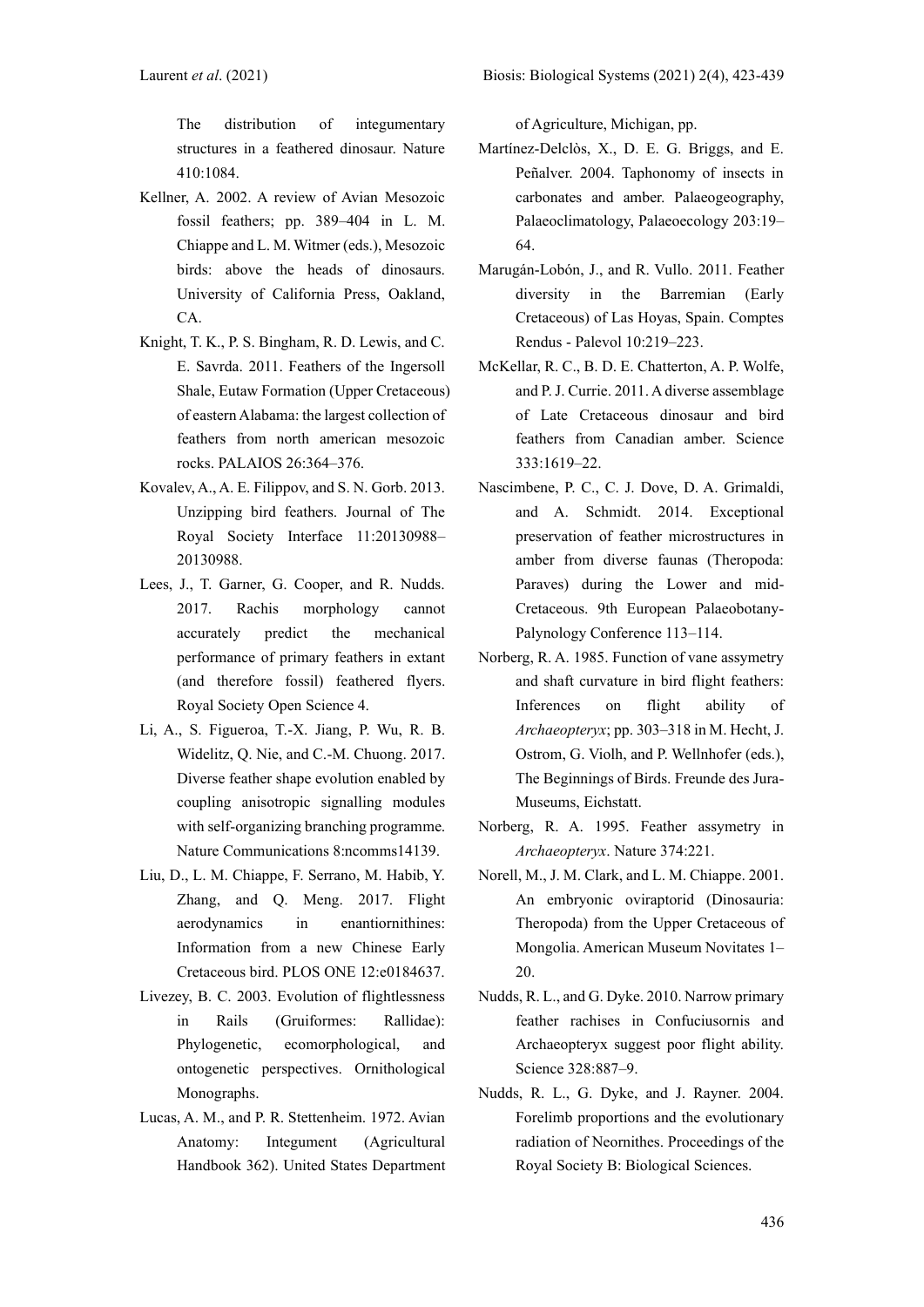- Peñalver, E., A. Arillo, X. Delclòs, D. Peris, D. A. Grimaldi, S. R. Anderson, P. C. Nascimbene, and R. Pérez-de la Fuente. 2017. Ticks parasitised feathered dinosaurs as revealed by Cretaceous amber assemblages. Nature Communications 8:1924.
- Penney, D. 2010. Biodiversity of fossils in amber from the major world deposits. 304.
- Perrichot, V., L. L. Marion, D. Neraudeau, R. Vullo, and P. Tafforeau. 2008. The early evolution of feathers: fossil evidence from Cretaceous amber of France. Proceedings of the Royal Society B: Biological Sciences 275:1197–1202.
- Proctor, N., and P. Lynch. 1994. Manual of Ornithology : Avian Structure and Function. Yale University Press, New Haven, 288– 289 pp.
- Prum, R. O. 1999. Development and evolutionary origin of feathers. The Journal of Experimental Zoology 285:291–306.
- Prum, R. O., and A. H. Brush. 2002. The evolutionary origin and diversification of feathers. The Quarterly Review of Biology 77:261–95.
- Rayner, J. 1988. The evolution of vertebrate flight. Biological Journal of the Linnean Society 34:269–287.
- Rayner, J., G. Dyke, V. Bels, J. Gasc, and A. Casinos. 2002. Evolution and Origin of Diversity in the Modern Avian Wing. In Vertebrate Biomechanics and Evolution (V. Bels, J. Crasc, and A. Casinos (eds.)). Bios Scientific Publishers, London, 297–317 pp.
- Ross, A. 1998. Amber: The Natural Time Capsule. The Natural History Museum, London, 73 pp.
- Ross, A., C. Mellish, P. York, and B. Crighton. 2010. Burmese Amber; pp. 208–235 in D. Penney (ed.), Biodiversity of Fossils in Amber from the Major World Deposits. Siri Scientific Press, Manchester.
- Sawyer, R. H., and L. W. Knapp. 2003. Avian skin

development and the evolutionary origin of feathers. Journal of Experimental Zoology. Part B, Molecular and Developmental Evolution 298:57–72.

- Sayão, J. M., A. A. F. Saraiva, and A. M. K. Uejima. 2011. New evidence of feathers in the Crato Formation supporting a reappraisal on the presence of Aves. Anais Da Academia Brasileira de Ciencias 83:197–201.
- Schindelin, J., I. Arganda-Carreras, E. Frise, V. Kaynig, M. Longair, T. Pietzsch, S. Preibisch, C. Rueden, S. Saalfeld, B. Schmid, J.-Y. Tinevez, D. J. White, V. Hartenstein, K. Eliceiri, P. Tomancak, and A. Cardona. 2012. Fiji: an open-source platform for biological-image analysis. Nature Methods 9:676–82.
- Senter, P., and P. S. Edu. 2006. Scapular orientation in theropods and basal birds, and the origin of flapping flight. Acta Palaeontologica Polonica 51:305–313.
- Serrano, F., L. M. Chiappe, P. Palmqvist, B. Figueirido, J. Marugán-Lobón, and J. L. Sanz. 2018. Flight reconstruction of two European enantiornithines (Aves, Pygostylia) and the achievement of bounding flight in Early Cretaceous birds. Palaeontology 61:359–368.
- Shi, G., D. A. Grimaldi, G. E. Harlow, J. Wang, J. Wang, M. Yang, W. Lei, Q. Li, and X. Li. 2012. Age constraint on Burmese amber based on U-Pb dating of zircons. Cretaceous Research 37:155–163.
- Sick, H. 1993. Birds in Brazil: A Natural History. Princeton University Press, 570 pp.
- Smith, R. D. A., and A. Ross. 2018. Amberground pholadid bivalve borings and inclusions in Burmese amber: implications for proximity of resin-producing forests to brackish waters, and the age of the amber. Earth and Environmental Science Transactions of the Royal Society of Edinburgh 107:239–247.

de Souza Carvalho, I., F. E. Novas, F. L. Agnolin,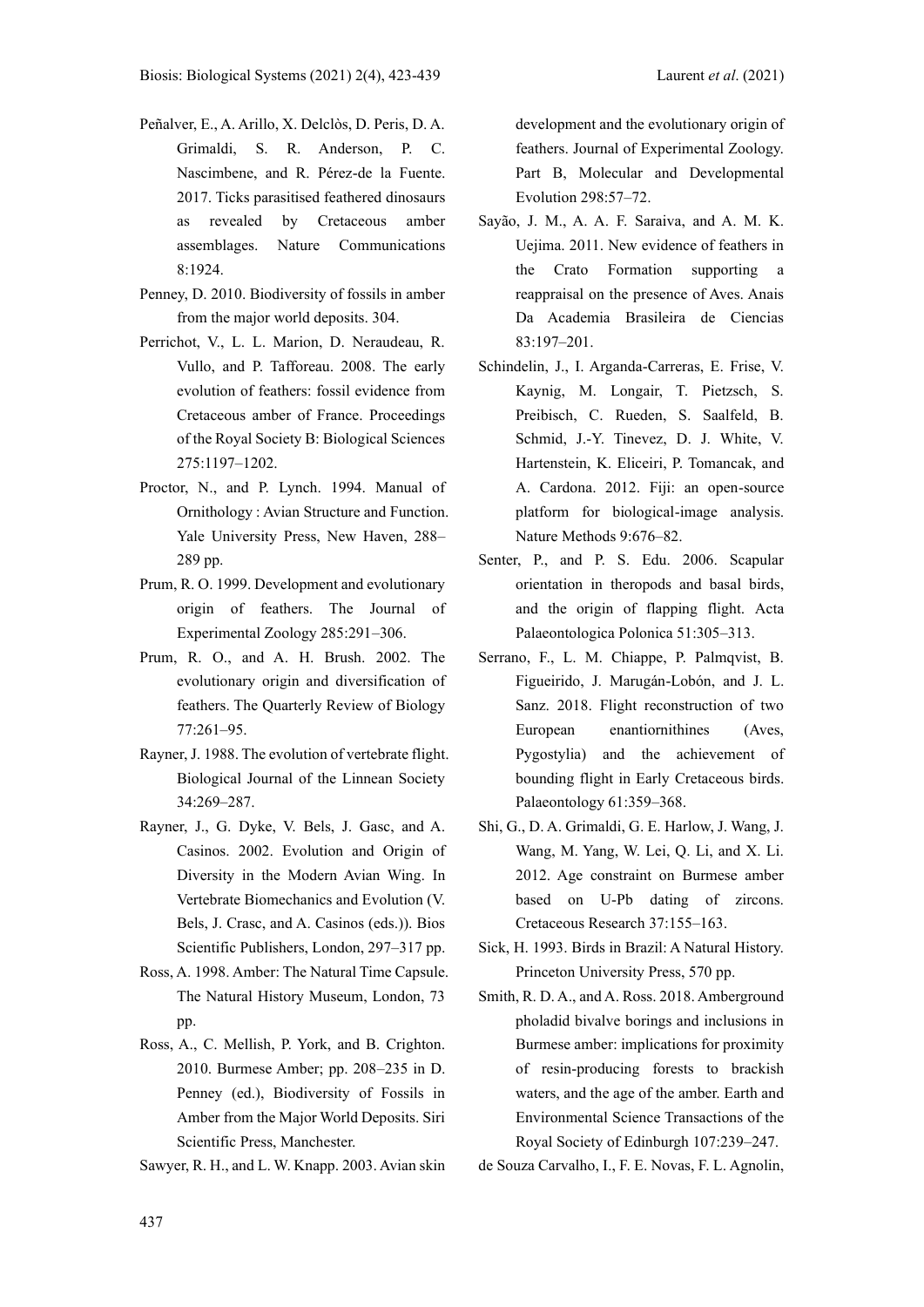M. P. Isasi, F. I. Freitas, and J. A. Andrade. 2015. A Mesozoic bird from Gondwana preserving feathers. Nature Communications 6:7141.

- Sullivan, T. N., M. Chon, R. Ramachandramoorthy, M. R. Roenbeck, T. T. Hung, H. D. Espinosa, and M. A. Meyers. 2017. Reversible attachment with tailored permeability: The feather vane and bioinspired designs. Advanced Functional Materials 27:1702954.
- Thomas, D. B., P. C. Nascimbene, C. J. Dove, D. A. Grimaldi, and H. F. James. 2014. Seeking carotenoid pigments in amberpreserved fossil feathers. Scientific Reports 4:1–71.
- Vazquez, R. J. 1992. Functional osteology of the avian wrist and the evolution of flapping flight. Journal of Morphology.
- Wang, X., A. J. McGowan, and G. Dyke. 2011. Avian Wing Proportions and Flight Styles: First Step towards Predicting the Flight Modes of Mesozoic Birds. PLoS ONE 6:e28672.
- Wang, X., J. K. O'Connor, X. Zheng, M. Wang, H. Hu, and Z. Zhou. 2014. Insights into the evolution of rachis dominated tail feathers from a new basal enantiornithine (Aves: Ornithothoraces). Biological Journal of the Linnean Society 113:805–819.
- Wu, P., L. Hou, M. Plikus, M. Hughes, J. Scehnet, S. Suksaweang, R. B. Widelitz, T.-X. Jiang, and C.-M. Chuong. 2004. Evo-Devo of amniote integuments and appendages. The International Journal of Developmental Biology 48:249–70.
- Xing, L., J. K. O'Connor, R. C. McKellar, L. M. Chiappe, M. Bai, K. Tseng, J. Zhang, H. Yang, J. Fang, and G. Li. 2018a. A flattened enantiornithine in mid-Cretaceous Burmese amber: morphology and preservation. Science Bulletin 63:235–243.
- Xing, L., R. C. Mckellar, M. Wang, M. Bai, J. K. O 'connor, M. J. Benton, J. Zhang, Y. Wang,

K. Tseng, M. G. Lockley, G. Li, W. Zhang, and X. Xu. 2016a. Mummified precocial bird wings in mid-Cretaceous Burmese amber. Nature Communications 7.

- Xing, L., R. C. McKellar, X. Xu, G. Li, M. Bai, W. S. Persons, T. Miyashita, M. J. Benton, J. Zhang, A. P. Wolfe, Q. Yi, K. Tseng, H. Ran, and P. J. Currie. 2016b. A Feathered Dinosaur Tail with Primitive Plumage Trapped in Mid-Cretaceous Amber. Current Biology 26:3352–3360.
- Xing, L., R. C. McKellar, and J. K. O'Connor. 2020a. An unusually large bird wing in mid-Cretaceous Burmese amber. Cretaceous Research 110:104412.
- Xing, L., P. Cockx, and R. C. McKellar. 2020b. Disassociated feathers in Burmese amber shed new light on mid-Cretaceous dinosaurs and avifauna. Gondwana Research 82:241–253.
- Xing, L., P. Cockx, R. C. McKellar, and J. K. O'Connor. 2018b. Ornamental feathers in Cretaceous Burmese amber: resolving the enigma of rachis-dominated feather structure. Journal of Palaeogeography 7:13.
- Xing, L., P. Cockx, R. C. McKellar, and J. O'Connor. 2018c. Ornamental feathers in Cretaceous Burmese amber: resolving the enigma of rachis-dominated feather structure. Journal of Palaeogeography 7:1– 18.
- Xing, L., R. C. McKellar, J. K. O'Connor, M. Bai, K. Tseng, and L. M. Chiappe. 2019. A fully feathered enantiornithine foot and wing fragment preserved in mid-Cretaceous Burmese amber. Scientific Reports 9.
- Xing, L., J. K. O'Connor, R. C. McKellar, L. M. Chiappe, K. Tseng, G. Li, and M. Bai. 2017. A mid-Cretaceous enantiornithine (Aves) hatchling preserved in Burmese amber with unusual plumage. Gondwana Research 49:264–277.
- Xu, X. 2006. Feathered dinosaurs from China and the evolution of major avian characters.